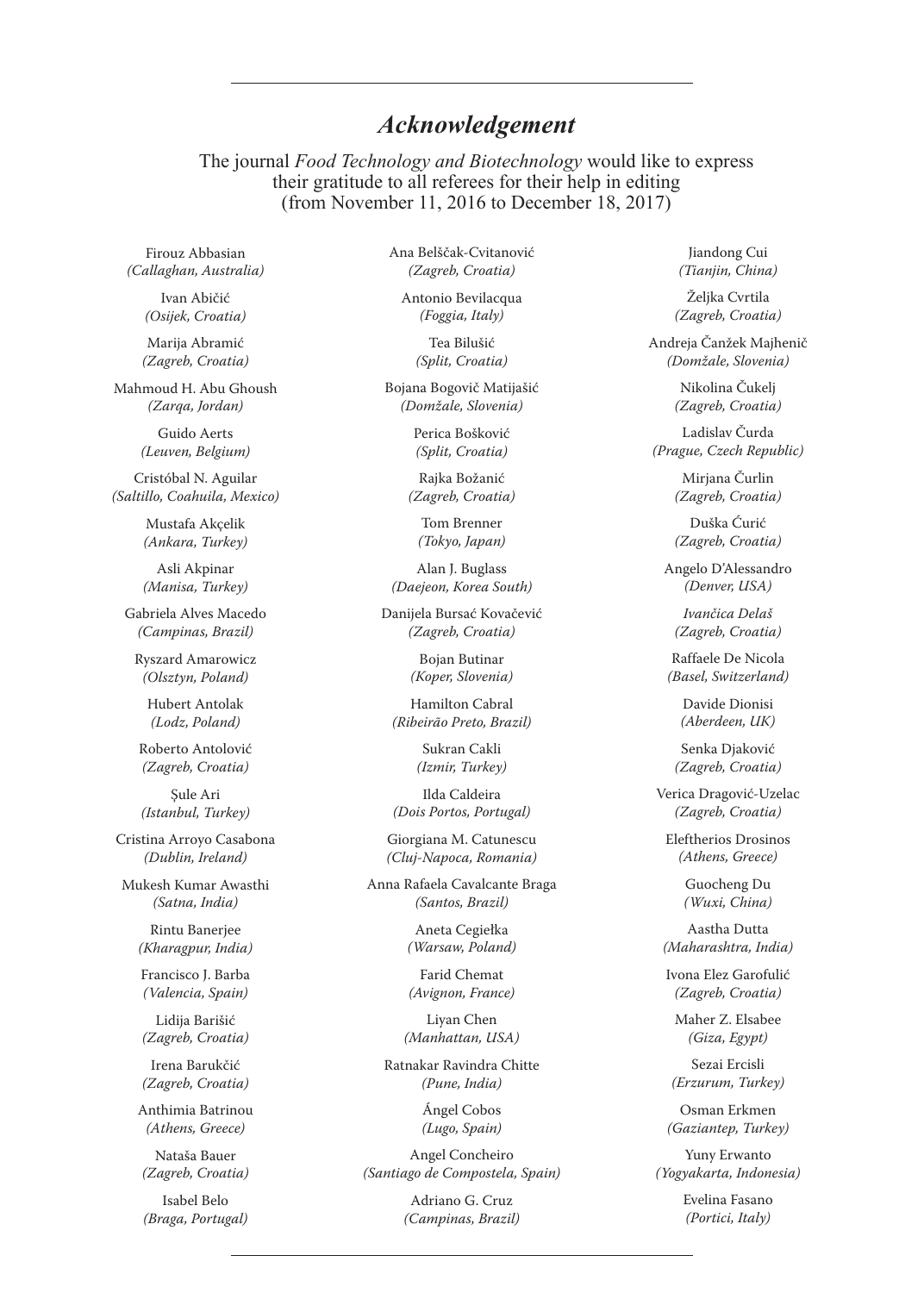Pasquale Filannino *(Bari, Italy)*

Bojana Filipčev *(Novi Sad, Serbia)*

Ivana Flanjak *(Osijek, Croatia)*

Anne Frary *(Izmir, Turkey)*

Jadranka Frece *(Zagreb, Croatia)*

Ana Cristina Freitas *(Aveiro, Portugal)*

Hrvoje Fulgosi *(Zagreb, Croatia)*

Janina Gabrielska *(Wrocław, Poland)*

Yogesh Gadekar *(Avikanagar, India)*

Kata Galić *(Zagreb, Croatia)*

Višnja Gaurina Srček *(Zagreb, Croatia)*

Ivana Generalić Mekinić *(Split, Croatia)*

Giovana Cristina Giannesi *(Campo Grande, Brazil)*

> Efstathios Giaouris *(Myrina, Greece)*

Brian Gibson  *(Espoo, Finland)*

Krešimir Gjuračić *(Desio, Italy)*

Andreja Goršek  *(Maribor, Slovenia)*

Ita Gruić Sovulj *(Zagreb, Croatia)*

Raquel Guiné *(Viseu, Portugal)*

Jose M. Guisan *(Madrid, Spain)*

Piotr Gulewicz *(Poznan, Poland)*

Xinbo Guo *(Guangzhou, China)*

Jenny Hagenblad *(Linköping, Sweden)*

Zoran Herceg *(Zagreb, Croatia)*

Chi-Tang Ho *(New Brunswick, USA)* Kerstin Hoffmann-Jacobsen *(Krefeld, Germany)*

> Predrag Horvat *(Zagreb, Croatia)*

Mirela Ivančić Šantek *(Zagreb, Croatia)*

Damir Iveković *(Zagreb, Croatia)*

Jyoti Singh Jadaun *(Mohali, India)*

Tibor Janči  *(Zagreb, Croatia)*

Dubravko Jelić *(Zagreb, Croatia)*

Stela Jokić *(Osijek, Croatia)*

Binnur Kaptan *(Tekirdağ, Turkey)*

Petar Kassal *(Zagreb, Croatia)*

Se Kwon Kim *(Busan, Korea South)*

Merih Kivanç *(Eskisehir, Turkey)*

Martin Koller *(Graz, Austria)*

Draženka Komes *(Zagreb, Croatia)*

Efthymia Kondyli  *(Ioannina, Greece)*

Olivera Koprivnjak *(Rijeka, Croatia)*

Jarosław Korus *(Krakow, Poland)*

Blaženka Kos *(Zagreb, Croatia)*

Nada Kovačević *(Beograd, Serbia)*

Karin Kovačević Ganić *(Zagreb, Croatia)*

Lidija Kozačinski *(Zagreb, Croatia)*

Lukasz P. Kozlowski *(Göttingen, Germany)*

Bertolt Kranz *(Kulmbach, Germany)*

> Jitesh Kumar *(Mohali, India)*

Rohit Kumar *(Mohali, India)*

Sunil Kumar *(Nagpur, India)*

Želimir Kurtanjek *(Zagreb, Croatia)*

Tibela Landeka Dragičević *(Zagreb, Croatia)*

Irena Landeka Jurčević *(Zagreb, Croatia)*

> Tyre C. Lanier *(Raleigh, USA)*

Kusum Lata *(Mohali, India)*

Andrea Lauková *(Košice, Slovakia)*

Alain Le Bail *(Nantes, France)*

Andreja Leboš Pavunc *(Zagreb, Croatia)*

Ivana Leščić Ašler *(Zagreb, Croatia)*

Branka Levaj *(Zagreb, Croatia)*

Long Liu *(Wuxi, China)*

Gary J. Lye *(London, UK)*

Željka Maglica *(Rijeka, Croatia)*

Ildikó Magyar *(Budapest, Hungary)*

Cassia Roberta Malacrida *(São Paulo, Brazil)*

> Jolanta Malajowicz *(Warsaw, Poland)*

Kauser Abdullah Malik *(Lahore, Pakistan)*

Vivekananda Mandal *(Bilaspur, India)*

Stefano Manfredini *(Ferrara, Italy)*

Anna Maráz *(Budapest, Hungary)*

Loredana Mariniello *(Napoli, Italy)*

Ksenija Markov *(Zagreb, Croatia)*

Ksenija Marković  *(Zagreb, Croatia)*

Rebeca Martín *(Jouy-en-Josas, France)*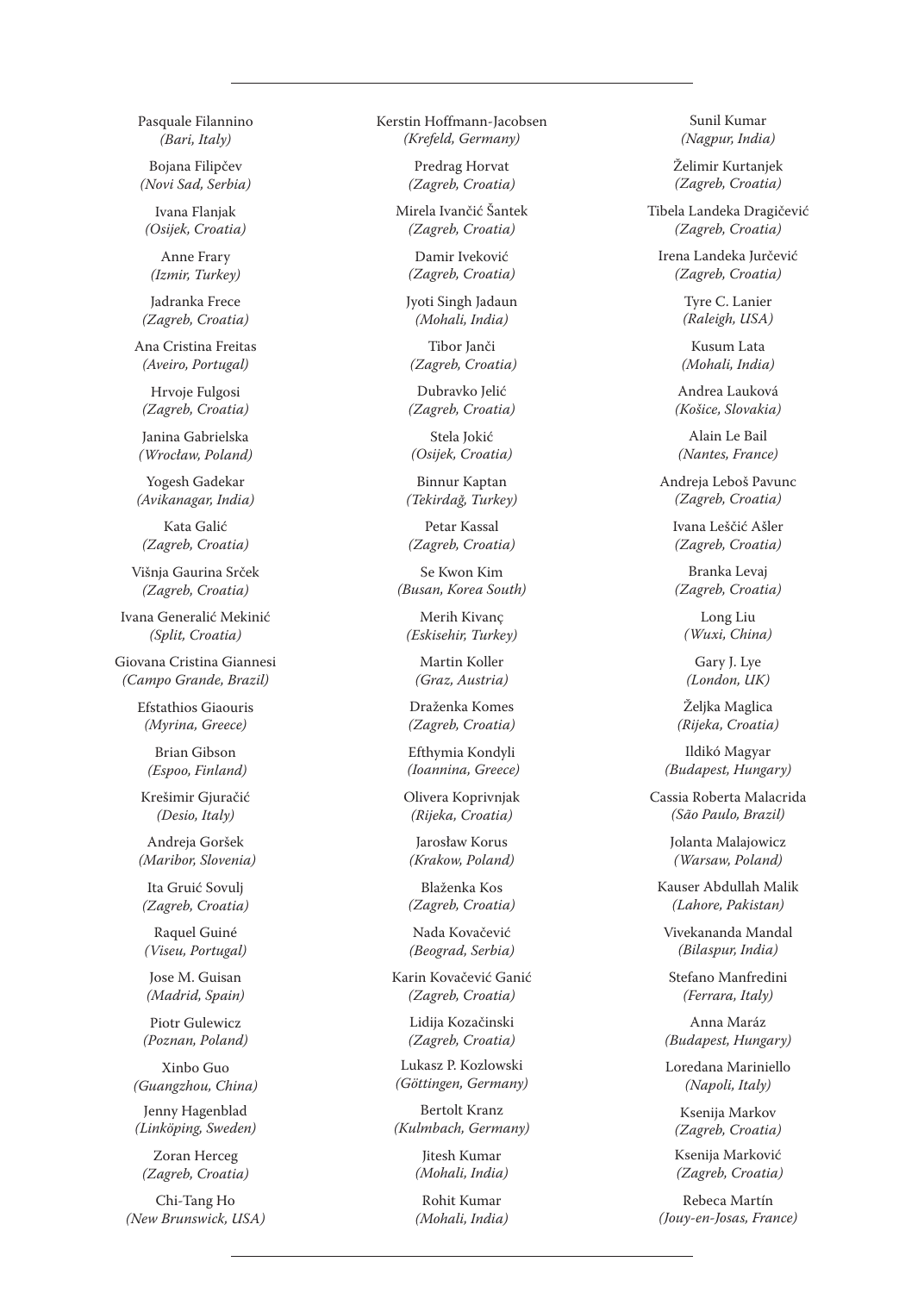Isabela Martins *(Campinas, Brazil)*

Helga Medić *(Zagreb, Croatia)*

Philippe Michaud *(Clermont-Ferrand, France)*

> Victor G. Mihucz *(Budapest, Hungary)*

Nataša Mikulec *(Zagreb, Croatia)*

Stjepan Milardović *(Zagreb, Croatia)*

Piotr Minkiewicz *(Olsztyn, Poland)*

Prashant Mishra *(Jammu, India)*

David Alexander Mitchell *(Curitiba, Brazil)*

Rui Manuel Santos Costa Morais *(Porto, Portugal)*

Ramón Moreira *(Santiago de Compostela, Spain)*

> Patrícia Moreira Azoubel *(Recife, Brazil)*

> > Helena Moreno *(Madrid, Spain)*

Mirna Mrkonjić Fuka *(Zagreb, Croatia)*

Jasna Mrvčić *(Zagreb, Croatia)*

Rofhiwa Bridget Mulaudzi *(Pretoria, South Africa)*

> Ramkumar Nair *(Borås, Sweden)*

Lokesh Kumar Narnoliya *(Mohali, India)*

Małgorzata Natonek-Wiśniewska *(Balice n. Kraków, Poland)*

> Bernd Nidetzky *(Graz, Austria)*

Hélène H. Nieuwoudt *(Matieland, South Africa)*

> Jasna Novak *(Zagreb, Croatia)*

Dubravka Novotni *(Zagreb, Croatia)*

Mehmet Musa Özcan *(Konya, Turkey)*

> Ashok Pandey *(Lucknow, India)*

Ashutosh Pandey *(Bielefeld, Germany)*

Parmjit S. Panesar *(Longowal, India)*

> Adele Papetti *(Pavia, Italy)*

Anil Kumar Patel *(Honolulu, USA)*

Sandra Pedisić *(Zadar, Croatia)*

Antonia PicÓn Galvez *(Madrid, Spain)*

> Carla Pires *(Porto, Portugal)*

Sudhir Pratap Singh *(Mohali, India)*

Maraike Probst *(Innsbruck, Austria)*

Predrag Puđa *(Belgrade, Serbia)*

Ivana Radojčić-Redovniković *(Zagreb, Croatia)*

Karumanchi Srisaila Mallikarjuna S. Raghavarao *(Mysore, India)*

> Amit Kumar Rai *(Gangtok, India)*

Krishan Mohan Rai *(Lubbock, USA)*

Eldon Raj *(Delft, Netherlands)*

Peter Raspor *(Ljubljana, Slovenia)*

Sindhu Raveendran *(Thiruvananthapuram, India)*

> Manuel Rendueles *(Oviedo, Spain)*

Ernesto Reverchon *(Fisciano, Italy)*

Tonči Rezić *(Zagreb, Croatia)*

Leila Rezig *(El Khadra City, Tunisia)*

Suzana Rimac Brnčić *(Zagreb, Croatia)*

Irena Rogelj *(Domžale, Slovenia)*

Benjamín Alberto Rojano *(Medellin, Colombia)*

Angélica Román Guerrero *(Mexico City, Mexico)*

> Paola Roncada *(Milan, Italy)*

Andrew Rosenthal *(Loughborough, UK)*

> Renata Różyło *(Lublin, Poland)*

Marijana Sakač *(Novi Sad, Serbia)*

Uğur Salgin *(Sivas, Turkey)*

Mirela Samardžić *(Osijek, Croatia)*

Dubravka Samaržija *(Zagreb, Croatia)*

John Samelis *(Ioannina, Greece)*

Aleksandra Sander *(Zagreb, Croatia)*

Estibaliz Sansinenea *(Puebla, Mexico)*

Zlatan Sarić *(Sarajevo, Bosnia and Herzegovina)*

> Karin Scholtmeijer *(Wageningen, Netherlands)*

> > K. T. Shanmugam *(Gainesville, USA)*

Deepansh Sharma *(Kurukshetra, India)*

> Clara Silvestre *(Pozzuoli, Italy)*

Samer Singh *(Chandigarh, India)*

Sudhir P. Singh *(Mohali, India)*

Reeta Rani Singhania *(Faridabad, India)*

Dagbjørn Skipnes *(Stavanger, Norway)*

Anita Slavica *(Zagreb, Croatia)*

Tamara Smokvina *(Palaiseau, France)*

Sonja Smole Možina *(Ljubljana, Slovenia)*

Carlos Ricardo Soccol *(Curitiba, Brazil)*

> Giorgia Spigno *(Piacenza, Italy)*